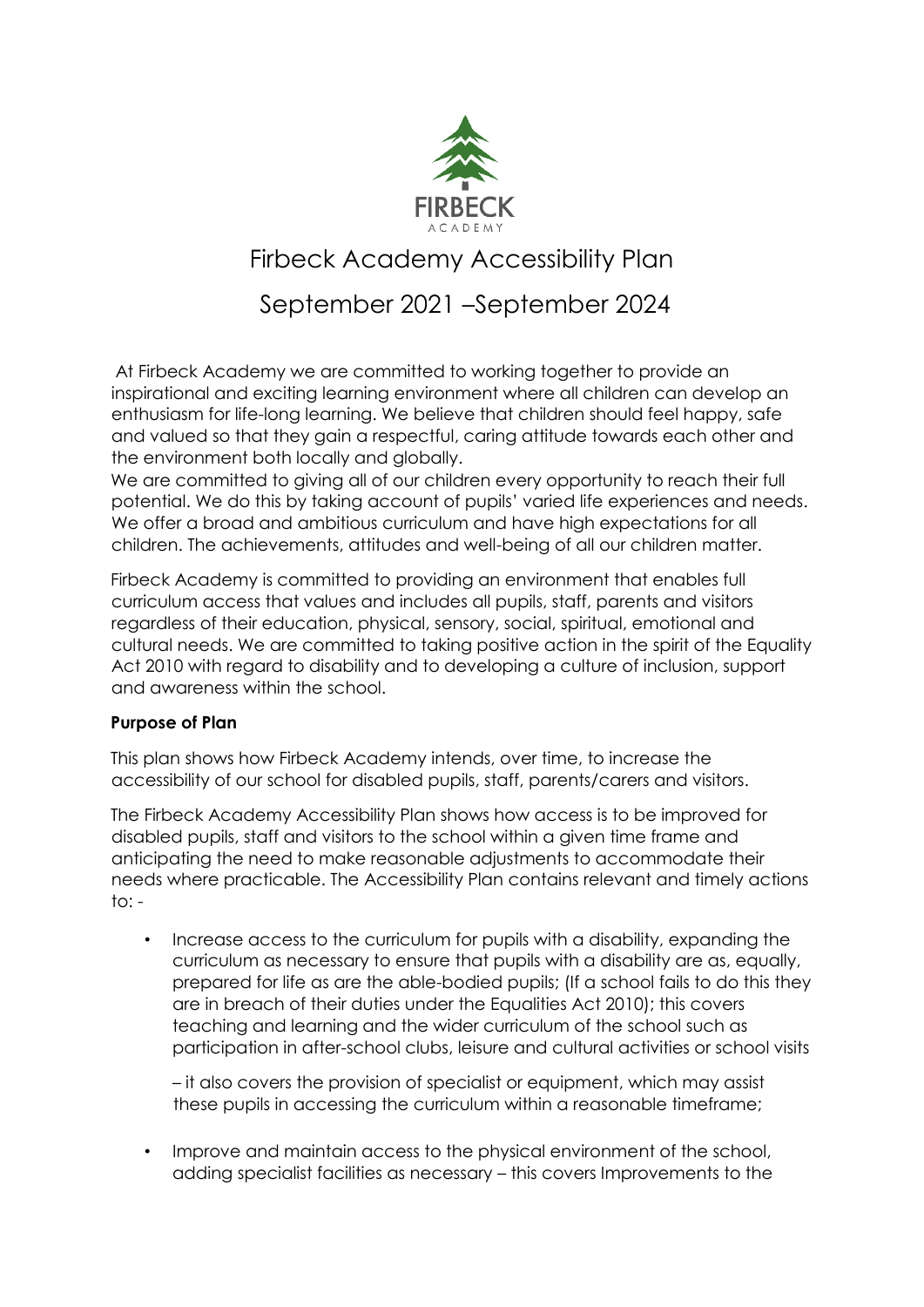physical environment of the school and physical aids to access education within a reasonable time frame:

• Improve the delivery of written information to pupils, staff, parents and visitors with disabilities; examples might include hand-outs, timetables, textbooks and information about the school and school events; the information should be made available in various preferred formats within a reasonable time frame.

#### **Definition of disability**

A person has a disability if he/she has a physical or mental impairment that has a substantial and long-term adverse effect on his/her ability to carry out normal dayto-day activities.

#### **Contextual Information**

Firbeck Academy is made up of 3 buildings. The first building consisting of years 1 through to 6, dinner hall, reception, staffing and office spaces, disabled toilet facilities, as well as a few intervention rooms. All corridors are wide and have double doors throughout to allow ease of movement through the school. The second of the buildings is our EYFS building being made up of an open plan space which is all on one level. The main entrance doors are tight but can be open further to allow ease of access. The third of our buildings is the older part of the school which is made up of a library, conference suite, art room, ICT room, main hall, disabled toilet facilities and communal teaching area. Again, this is all on one level and would be accessible to all as required. All doors across the site are wheel chair accessible measuring over the maximum guidelines of 27 inches. The grounds are a mix of steps and ramps, with this combination all areas would be accessible.

#### **Increasing access for disabled pupils to the school curriculum**

Improving teaching and learning lies at the heart of the school's work. Through selfreview and Continuous Professional Development (CPD), we aim to enhance staff knowledge, skills and understanding to promote excellent teaching and learning for all children. We aim to meet every child's needs within mixed ability, inclusive classes.

It is a core value of the school that all children are enabled to participate fully in the broader life of the school. Consequently, all children have always been welcomed and encouraged to attend age appropriate after school clubs, leisure and cultural activities and educational visits. An exception would be made when a child breaches the school rules. In this case, deprivation of club attendance may be used as a suitable short-term sanction and/or to ensure the safety of others.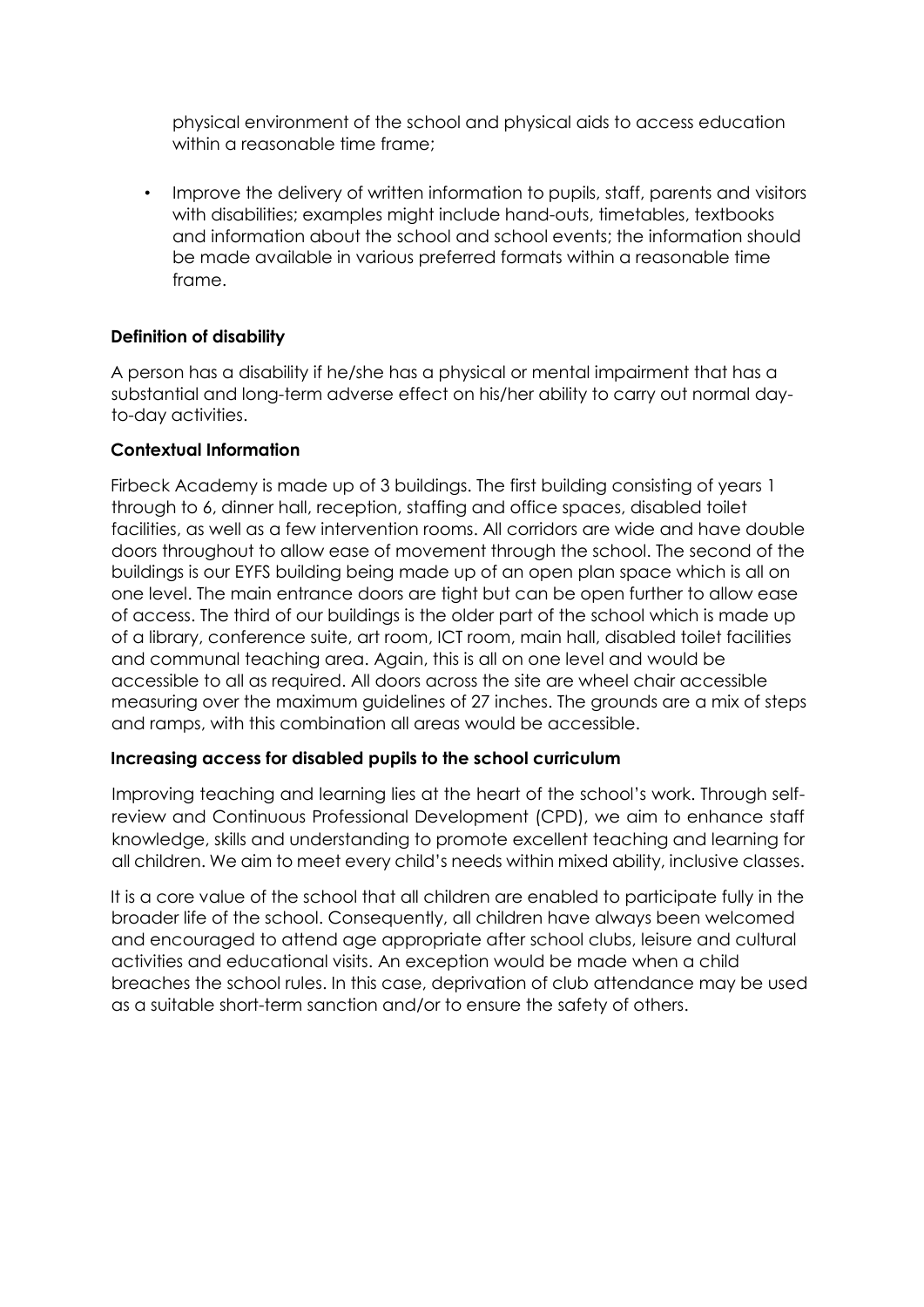| Target                                                                                    | <b>Strategies</b>                                                                                                                                        |                               | Timescale Responsibility | <b>Success Criteria</b>                                                                                             |
|-------------------------------------------------------------------------------------------|----------------------------------------------------------------------------------------------------------------------------------------------------------|-------------------------------|--------------------------|---------------------------------------------------------------------------------------------------------------------|
| Increase<br>confidence of<br>all staff in<br>adapting the<br>curriculum                   | Be aware of staff<br>training needs on<br>curriculum access<br>for individual needs<br>of pupils                                                         | Ongoing<br>and as<br>required | SENCO<br><b>SLT</b>      | Raised<br>staff<br>confidence in<br>strategies for<br>adaptation and<br>increased pupil<br>participation            |
| Ensure<br>classroom<br>support staff<br>have specific<br>training on<br>disability issues | Be aware of staff<br>training needs<br>Staff access<br>appropriate CPD                                                                                   | As<br>required                | SENCO<br><b>SLT</b>      | Raised<br>confidence of<br>support staff                                                                            |
| Ensure all staff<br>are aware of<br>disabled<br>children's<br>curriculum<br>access        | Set up a system of<br>individual access<br>plans for disabled<br>pupils when required<br>Information sharing<br>with all agencies<br>involved with child | As<br>required                | <b>SENCO SLT</b>         | All staff aware of<br>individuals needs                                                                             |
| Use ICT<br>software to<br>support<br>learning                                             | Make sure software<br>installed where<br>needed                                                                                                          | As<br>required                | ICT                      | Wider use of SEN<br>resources in<br>classrooms                                                                      |
| All<br>educational<br>visits to be<br>accessible to<br>all                                | Develop guidance<br>for staff on making<br>trips accessible<br>Ensure each new<br>venue is vetted for<br>appropriateness                                 | As<br>required                | HOS/EVC                  | All pupils in<br>school able to<br>access all<br>educational visits<br>and take part in<br>a range of<br>activities |

## **Increasing access for disabled pupils to the school curriculum**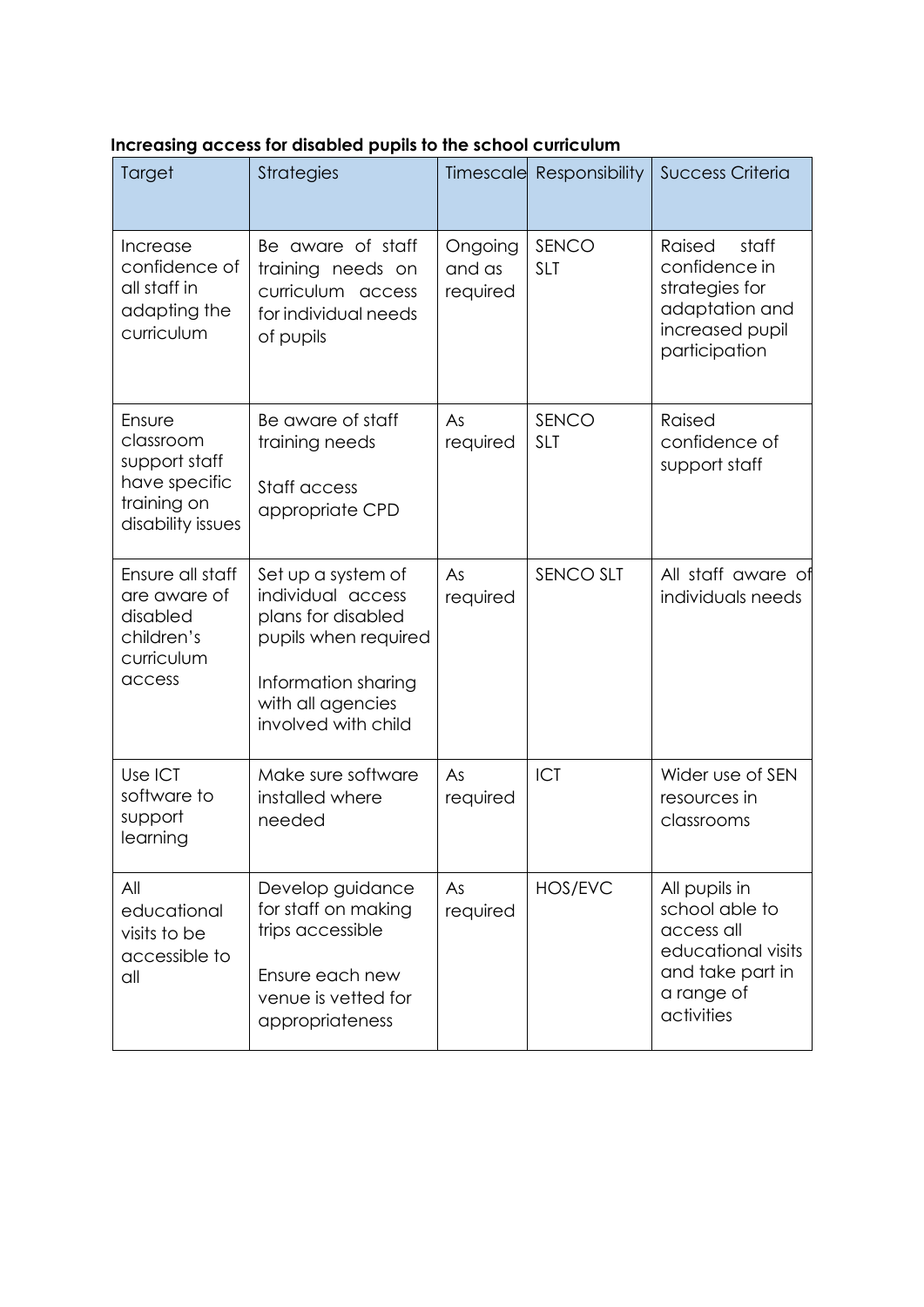| <b>PE</b><br>Review<br>curriculum to<br>ensure PE<br>accessible to | Gather information<br>on accessible PE<br>and disability sports | As<br>required | PE lead | All to have access<br>to PE and<br>be able to excel |
|--------------------------------------------------------------------|-----------------------------------------------------------------|----------------|---------|-----------------------------------------------------|
| all                                                                | Seek disabled sports<br>people to come into<br>school           |                |         |                                                     |

## **Improving access to the physical environment of the school**

Provision, in exceptional cases, will be negotiated when a pupil's specific needs are known.

We have a wide range of equipment and resources available for day-to-day use. We keep resource provision under constant review. The school's Improvement planning process is the vehicle for considering such needs on an annual basis.

| Target                                                                                                                        | <b>Strategies</b>                                                                                                              | Time-scale                                 | Responsibility | Success criteria                                                                               |
|-------------------------------------------------------------------------------------------------------------------------------|--------------------------------------------------------------------------------------------------------------------------------|--------------------------------------------|----------------|------------------------------------------------------------------------------------------------|
| The school is<br>aware of the<br>access needs<br>of disabled<br>pupils, staff,<br>governors,<br>parent/carers<br>and visitors | To create access<br>plans for individual<br>disabled pupils as<br>part of the<br>Provision mapping<br>process when<br>required | As required                                | SENCO          | Provision Maps in<br>place for<br>disabled pupils<br>and all staff<br>aware of pupils<br>needs |
|                                                                                                                               | Be aware of staff,<br>governors and<br>parents access<br>needs and meet<br>as appropriate                                      | Induction<br>and ongoing<br>if<br>required | HT             | staff<br>All<br>and<br>governors feel<br>confident their<br>needs are met                      |
|                                                                                                                               | Through questions<br>and discussions<br>find out the access<br>needs of<br>parents/carers                                      | Annually                                   | HT             | Parents have full<br>access to all<br>school activities                                        |
|                                                                                                                               | Consider access<br>needs<br>during<br>recruitment<br>process                                                                   | Recruitment<br>process                     | HT             | Access issues do<br>not influence<br>recruitment and<br>retention issues                       |
|                                                                                                                               | Ensure staff are<br>aware of<br>Environment<br><b>Access Standard</b>                                                          | As required                                | HT             | Staff are<br>confident to<br>assess and<br>adapt                                               |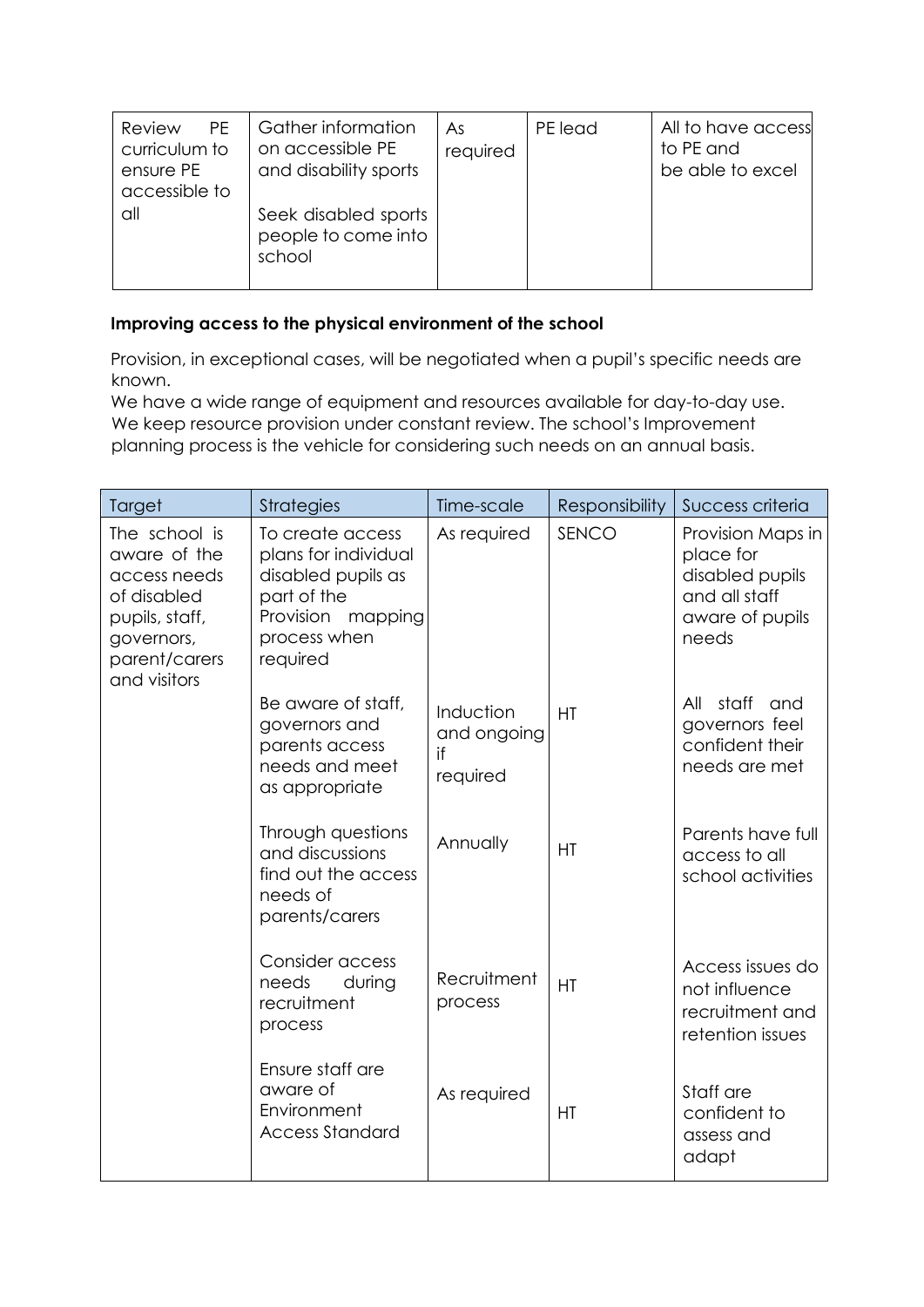|                                                                          | To look at and<br>improve physical<br>access ramps and<br>walk ways.                                       | To be<br>complete<br>within the<br>next 3 years. | Site<br>Manager,<br>NET, SBM,<br>SENCO    | To ensure<br>unrestricted<br>access to all.   |
|--------------------------------------------------------------------------|------------------------------------------------------------------------------------------------------------|--------------------------------------------------|-------------------------------------------|-----------------------------------------------|
| Layout of<br>school to allow<br>access for all<br>pupils to all<br>areas | Consider needs of<br>disabled pupils,<br>parents/carers or<br>visitors when<br>considering any<br>redesign | As required                                      | HOS/<br>Governors/<br>SBM/Site<br>Manager | Re-designed<br>buildings are<br>usable by all |

| Target                                                                             | <b>Strategies</b>                                                                                                                                                                                            | Time-scale                                                           | <b>Responsibility</b> | Success criteria                                                                               |
|------------------------------------------------------------------------------------|--------------------------------------------------------------------------------------------------------------------------------------------------------------------------------------------------------------|----------------------------------------------------------------------|-----------------------|------------------------------------------------------------------------------------------------|
| Improve<br>signage and<br>external<br>access for<br>visually<br>impaired<br>people | To look at and<br>improve the signs<br>around school.                                                                                                                                                        | To be<br>improved<br>alongside<br>physical<br>access<br>arrangements | Site Manager          | Visually<br>impaired<br>people feel safe<br>in school<br>grounds                               |
| Ensure all<br>disabled pupils<br>can be safely<br>evacuated                        | Put in place<br>Personal Emergency<br><b>Evacuation Plan</b><br>(PEEP) for all pupils<br>and staff with<br>difficulties<br>Develop a system to<br>ensure all staff are<br>aware of their<br>responsibilities | Each Sep                                                             | SENCO<br>SENCO<br>HT  | All disabled<br>pupils and staff<br>working<br>alongside are<br>safe in the<br>event of a fire |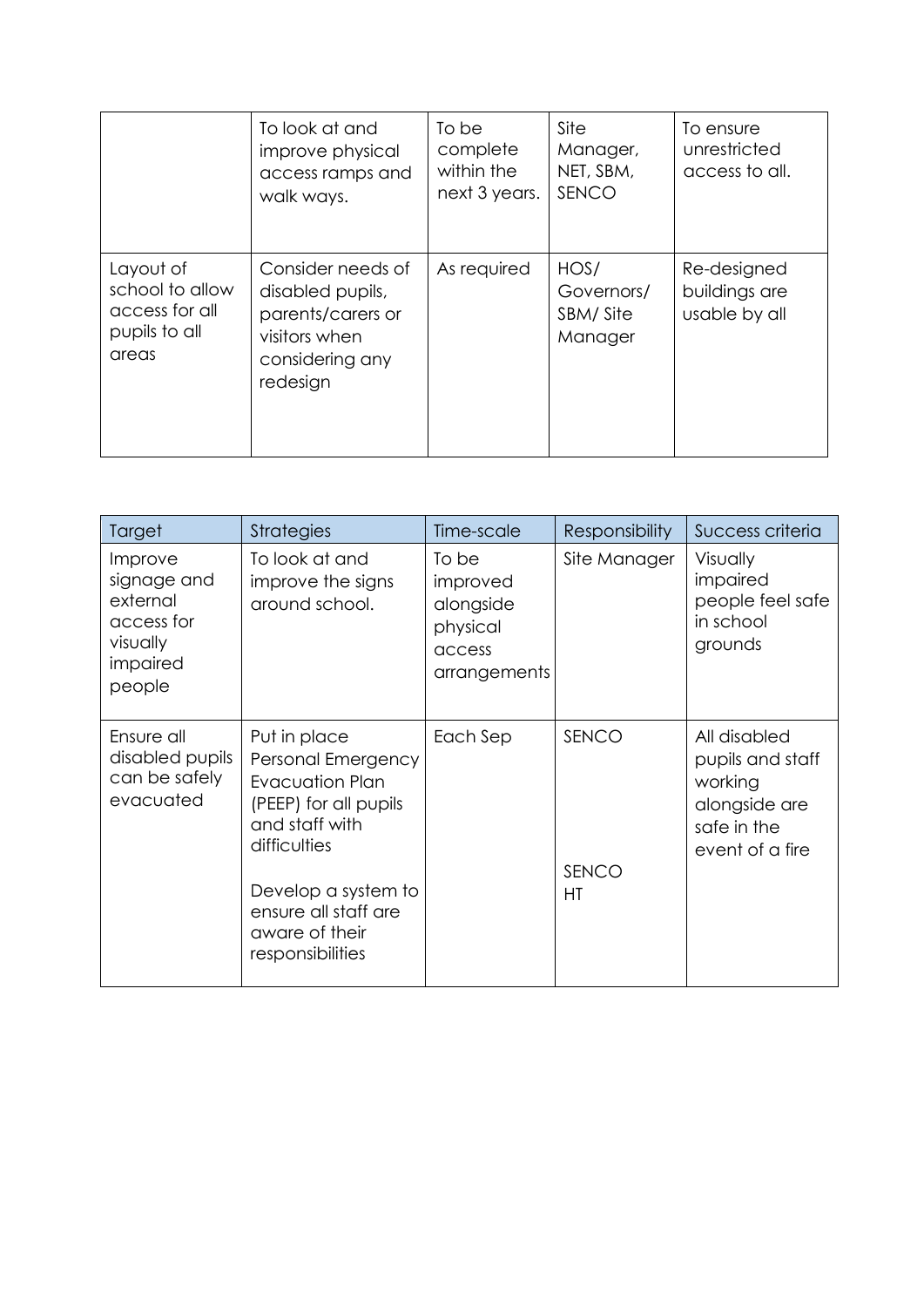| Ensure<br>accessibility of<br>access to IT<br>equipment | Low level surfaces in<br>ICT ensure access to<br>all.<br>Laptops and tablets<br>available if<br>required.                       | In place,<br>Checked<br>Weekly<br>Timetables                              | Computing<br>Lead | Hardware and<br>software<br>available to<br>meet the needs<br>of children as<br>appropriate |
|---------------------------------------------------------|---------------------------------------------------------------------------------------------------------------------------------|---------------------------------------------------------------------------|-------------------|---------------------------------------------------------------------------------------------|
|                                                         | Liaise with specialist<br>agencies on<br>information with<br>regard to the visual<br>impaired and<br>hearing impaired<br>pupils | Software may<br>be<br>required<br>As required                             |                   |                                                                                             |
| All fire<br>escape<br>routes are<br>suitable for all    | Make sure all areas<br>of school can have<br>wheelchair access<br>Exit routes visual<br>check                                   | On-going<br>and as<br>required and<br>$\alpha$ s<br>appropriate<br>Weekly | Site Manager      | All disabled<br>staff, pupils and<br>visitors able to<br>have safe<br>independent<br>egress |

### **Improving the delivery of written information to disabled pupils**

This will include planning to make written information that is normally provided by the school to its pupils available to disabled pupils. Examples might include handouts, textbooks and information about school events. The information should take account of pupils' disabilities and pupils' and parents' preferred formats and be made available within a reasonable timeframe.

In planning to make written information available to disabled pupils we again need to establish the current level of need and be able to respond to changes in the range of need. The school will need to identify agencies and sources of such materials to be able to make the provision when required. The school's ICT infrastructure will enable us to access a range of materials supportive to need.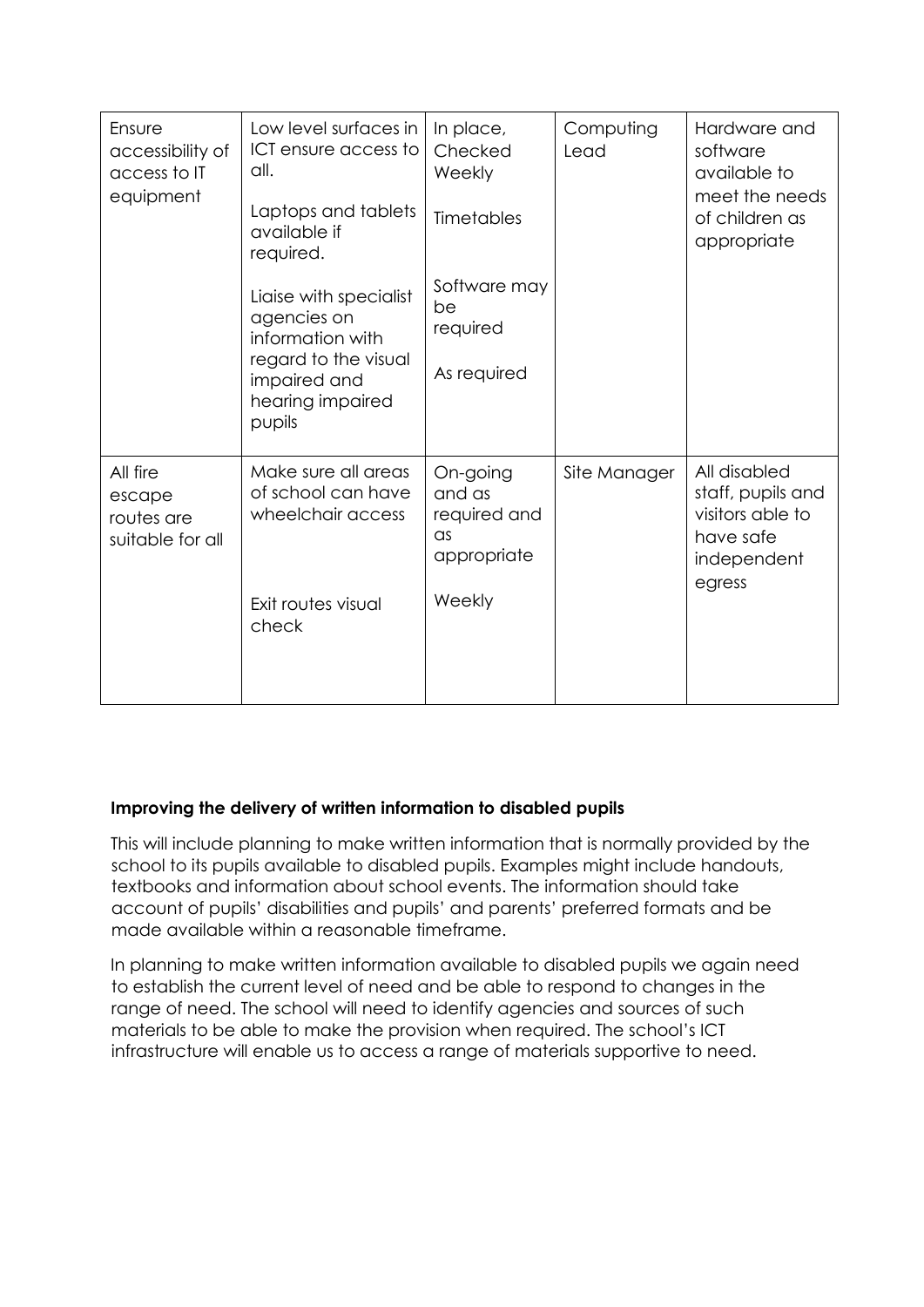| Targets                                                                                | <b>Strategies</b>                                                                                                                                                                         | Timescale                           | Responsibility                       | <b>Success Criteria</b>                                                 |
|----------------------------------------------------------------------------------------|-------------------------------------------------------------------------------------------------------------------------------------------------------------------------------------------|-------------------------------------|--------------------------------------|-------------------------------------------------------------------------|
| Review<br>information to<br>parents/carers to<br>ensure it is<br>accessible.           | Provide information<br>and letters in clear<br>print in "simple"<br>English<br>School office will<br>support and help<br>parents to access<br>information and<br>complete school<br>forms | During<br>induction<br>On-<br>going | <b>HOS</b><br>School<br>Office       | All parents receive<br>information in a<br>form that they can<br>access |
|                                                                                        | Ensure website and all<br>document accessible<br>via the school<br>website can be<br>accessed by the<br>visually impaired.                                                                | Current                             | SBM/Admin/<br>Website<br>design team |                                                                         |
| Improve the<br>delivery of<br>information in<br>writing in an<br>appropriate<br>format | Provide suitably<br>enlarged, clear print<br>for pupils with a<br>visual impairment                                                                                                       | As<br>required                      | SBM/Admin                            | Excellent<br>communication                                              |
| Ensure all staff are<br>aware of<br>guidance on<br>accessible formats                  | Guidance to staff on<br>dyslexia and<br>accessible<br>information                                                                                                                         | Ongoing                             | SENCO                                | Staff produce their<br>own information in<br>an accessible<br>format    |
| Annual review<br>information to<br>be as accessible<br>as possible                     | Develop child<br>friendly provision<br>maps review formats                                                                                                                                | Ongoing                             | SENCO                                | Staff more aware<br>of pupils preferred<br>method of<br>communications  |
| Languages other<br>than English to be<br>visible in school                             | Some welcome signs Summer<br>to be multi-lingual                                                                                                                                          | 2022                                | Site manager<br>Office staff         | Confidence of<br>parents to access<br>their child's<br>education        |